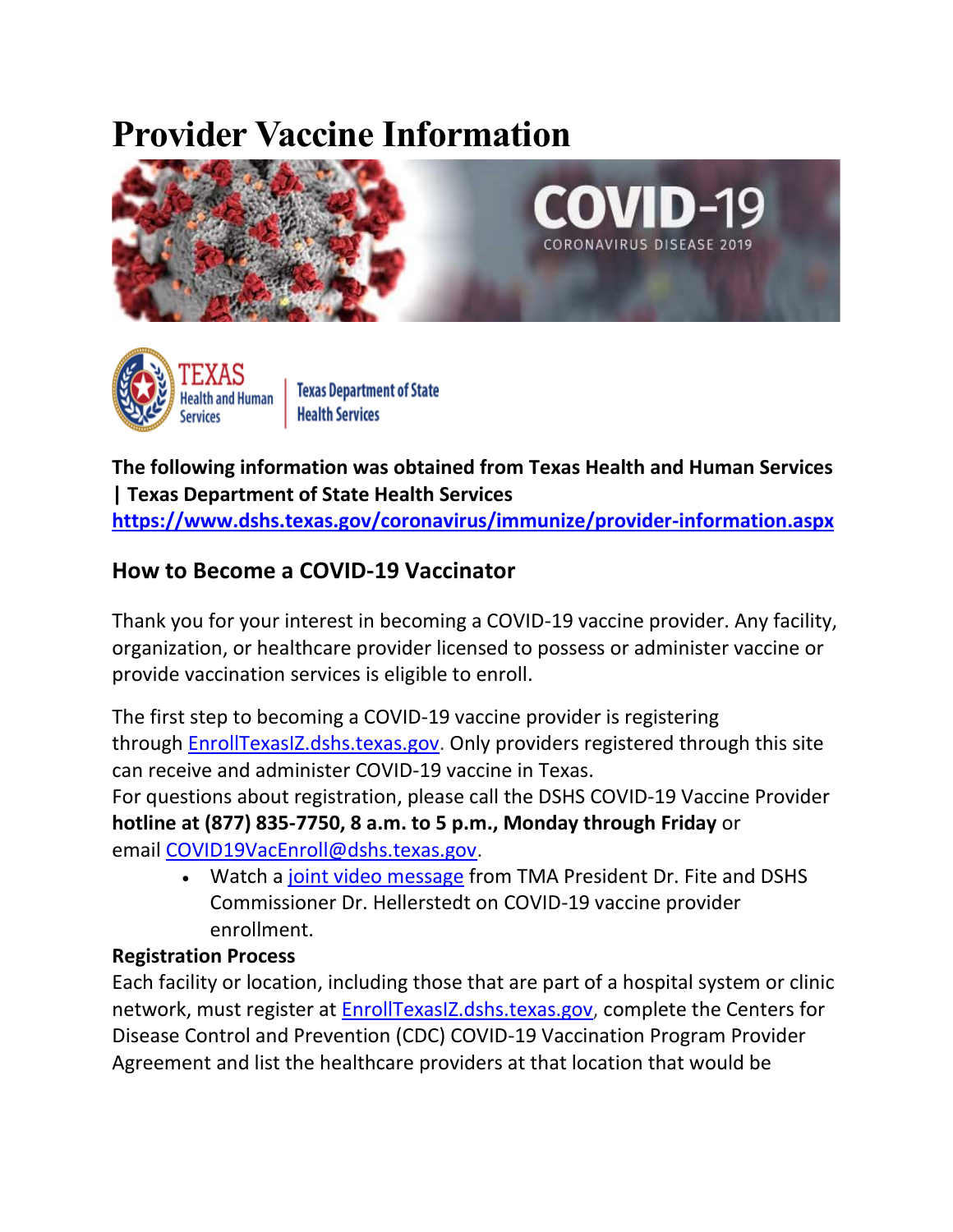responsible for vaccination. **It is recommended to use the Google Chrome internet browser to complete the COVID-19 Provider Agreement.**

For example, each hospital in a hospital system must complete a registration separately and list vaccine providers there.

More information on the CDC requirements is below.

• COVID-19 Vaccine Provider [Frequently](https://www.dshs.texas.gov/immunize/covid19/COVIDproviderfaq.pdf) Asked Questions (updated Oct. 30, 2020)

#### **After Registration**

After completing enrollment, you will receive an email confirming your registration. Once approved, you will receive another email confirming your status as a COVID-19 vaccine provider.

#### **CDC COVID-19 Vaccine Provider Requirements**

All COVID-19 Vaccine Providers must be able to adhere to the following requirements:

1. Providers must administer COVID-19 Vaccine in accordance with all requirements and recommendations of CDC and CDC's Advisory Committee on Immunization Practices (ACIP).

2. Within 24 hours of administering a dose of COVID-19 Vaccine and adjuvant (if applicable), providers must record in the vaccine recipient's record and report required information to the relevant state, local, or territorial public health authority. Details of required information (collectively, Vaccine-Administration Data) for reporting can be found on CDC's website.

Providers must submit Vaccine-Administration Data through either (1) the immunization information system (IIS) of the state and local or territorial jurisdiction or (2) another system designated by CDC according to CDC documentation and data requirements.

Providers must preserve the record for at least 3 years following vaccination, or longer if required by state, local, or territorial law. Such records must be made available to any federal, state, local, or territorial public health department to the extent authorized by law.

3. Providers must not sell or seek reimbursement for COVID-19 Vaccine and any adjuvant, syringes, needles, or other constituent products and ancillary supplies that the federal government provides without cost to the provider.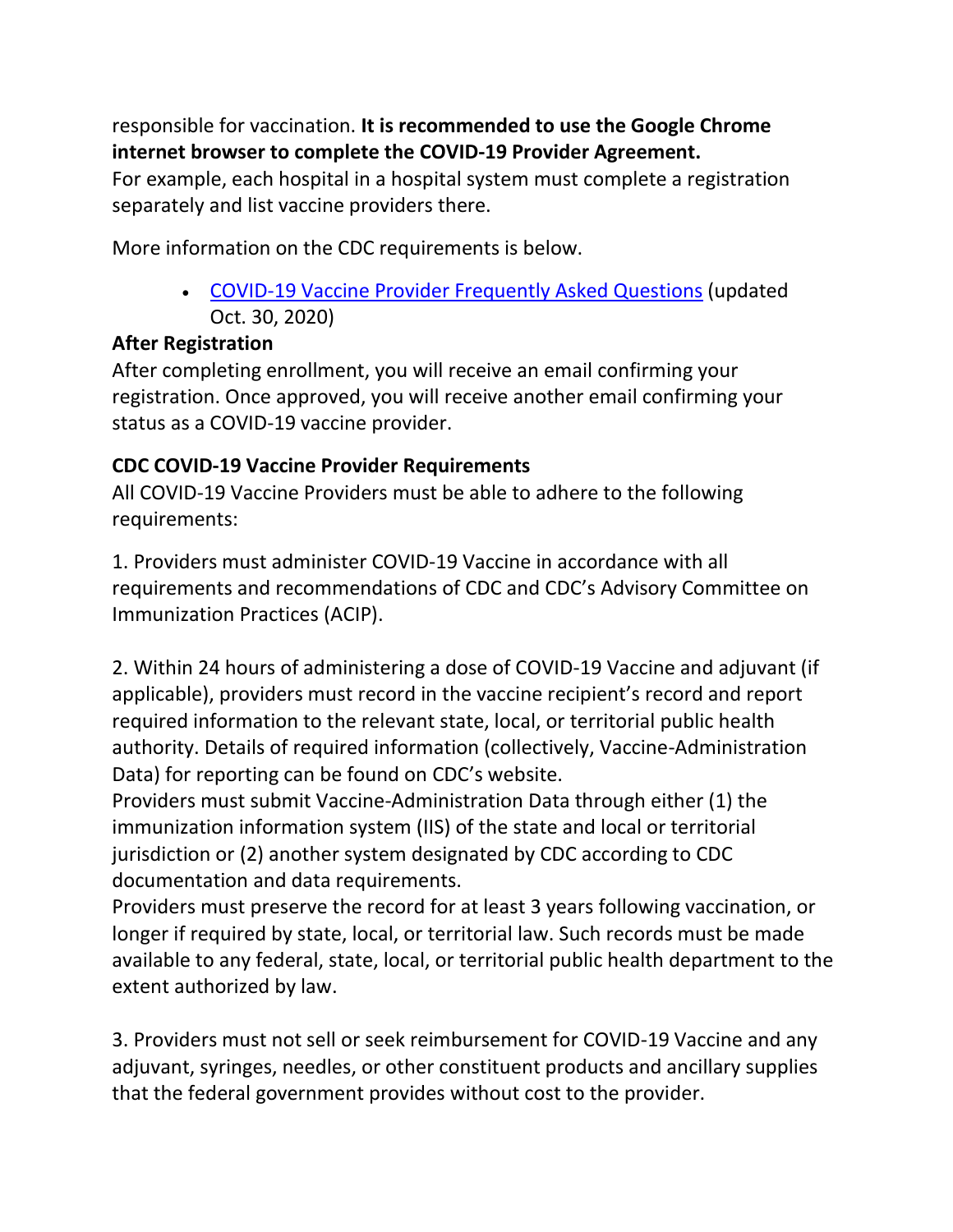4. Providers must administer COVID-19 Vaccine regardless of the vaccine recipient's ability to pay COVID-19 Vaccine administration fees.

5. Before administering COVID-19 Vaccine, providers must provide an approved Emergency Use Authorization (EUA) fact sheet or vaccine information statement (VIS), as required, to each vaccine recipient, the adult caregiver accompanying the recipient, or other legal representative.

6. Providers' COVID-19 vaccination services must be conducted in compliance with CDC's Guidance for Immunization Services During the COVID-19 Pandemic for safe delivery of vaccines.

7. Providers must comply with CDC requirements for COVID-19 Vaccine management. Those requirements include the following:

a) Providers must store and handle COVID-19 Vaccine under proper conditions, including maintaining cold chain conditions and chain of custody at all times in accordance with the manufacturer's package insert and CDC guidance in CDC's Vaccine Storage and Handling Toolkit, which will be updated to include specific information related to COVID-19 Vaccine;

b) Providers must monitor vaccine-storage-unit temperatures at all times using equipment and practices that comply with guidance located in CDC's Vaccine Storage and Handling Toolkit;

c) Providers must comply with each relevant jurisdiction's immunization program guidance for dealing with temperature excursions;

d) Providers must monitor and comply with COVID-19 Vaccine expiration dates; and

e) Providers must preserve all records related to COVID-19 Vaccine management for a minimum of 3 years, or longer if required by state, local, or territorial law.

8. Providers must report the number of doses of COVID-19 Vaccine and adjuvants that were unused, spoiled, expired, or wasted as required by the relevant jurisdiction.

9. Providers must comply with all federal instructions and timelines for disposing COVID-19 vaccine and adjuvant, including unused doses.